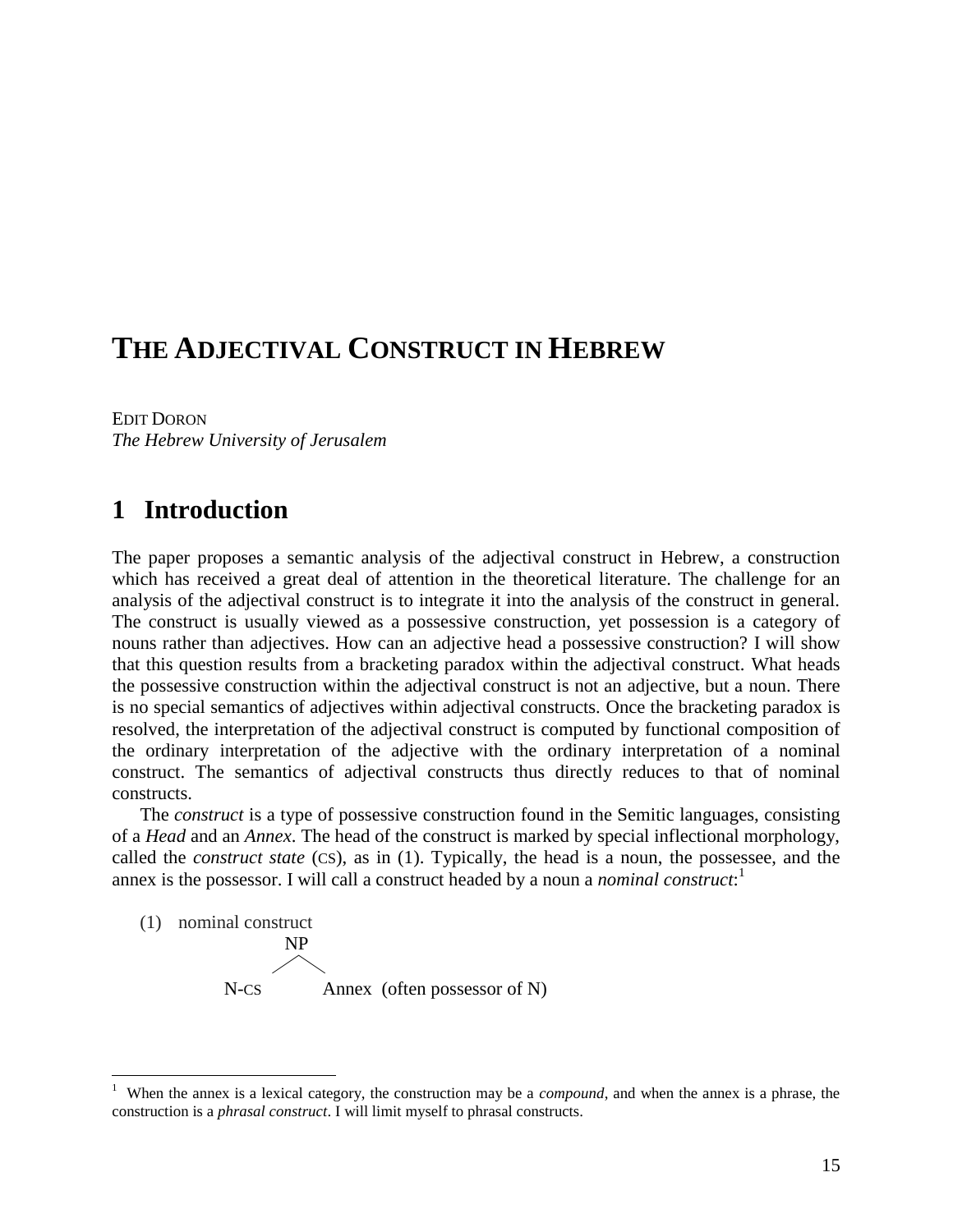*Construct state* (CS) morphology contrasts both with unmarked morphology (called *absolute state*) and with the definiteness marking prefix *ha-* (called *emphatic state*). For a semantic analysis of state inflection in general see Doron and Meir (2014).

I only discuss Hebrew examples in the present paper. In (2), the noun *dress*, of which the absolute-state form is *simla*, as in (2a), is shown in its construct-state form (with the suffix *–t*) when it heads the construct in (2b):

|  | $(2)$ a. simla | simlat iša        |  |
|--|----------------|-------------------|--|
|  | dress          | dress-CS woman    |  |
|  | 'a dress'      | 'a woman's dress' |  |

The annex *woman* appears in its absolute-state form, *iša*, in (2b) above. It could instead be inflected in the empathic state, *ha-iša* 'the woman', in (3a) below, or in the construct state, *éšet*  in (3b); the latter is what enables recursion of the construct:

| $(3)$ a.            | simlat ha-iša      |  | simlat | éšet | ha-šaxen                        |
|---------------------|--------------------|--|--------|------|---------------------------------|
|                     | dress-CS the-woman |  |        |      | dress-CS woman-CS the-neighbour |
| 'the woman's dress' |                    |  |        |      | 'the neighbour's wife's dress'  |

The Hebrew nominal construct has generated a host of theoretical issues discussed by Berman 1978; 1988; Borer 1984; 1988; 1996; 1999, 2009, Coffin and Bolotzky 2005; Danon 2001; 2008; 2010, Dobrovie-Sorin 2000, 2003; Doron and Meir 2014, Englehardt 1998; 2000, Glinert 1989; Faust 2011; Hazout 1991; 1995; Heller 2002, Meir and Doron 2013, Ravid and Schlesinger 1995; Ritter 1988, Rothstein 2009, Siloni 2001; 2003, Shlonsky 2004, and many others.

In the *adjectival construct*, the head is an adjective, as in (4). The adjective Adj can be related to the annex in various ways, the most intriguing one is **being predicated of the annex**, something which is never the case when a noun heads a construct.<sup>2</sup>

 $2$  Another type of adjectival construct, where the head A is not predicated of the annex, but of the noun modified by the adjectival construct, is simpler, and we return to it below. An adjective predicated of the modified noun is just what we would expect, and it does not raise the issues discussed in the text. In this case, A is a relational adjective, e.g., *soaked*, *abounding*, and the annex may be a complement/adjunct, parallel to the possessor annex in nominal constructs.

| $(i)$ a <i>mimxata</i>             | sfugat | dma'ot |  |  |  |
|------------------------------------|--------|--------|--|--|--|
| handkerchief soaked-CS tears       |        |        |  |  |  |
| 'a handkerchief soaked with tears' |        |        |  |  |  |

 $\overline{a}$ 

(i)a *mimxata sfugat dma'ot* (ii)a. *mišpaxa merubat yeladim* family abounding-CS children 'a family with many children'

The adjective in this type of construct, but not in the type discussed in the text, can be expressed in the unmarked absolute state, taking a prepositional complement/adjunct:

| $(i)$ b. mimxata sfuga (be-) dma'ot | (ii)b. mišpaxa meruba be-yeladim |
|-------------------------------------|----------------------------------|
| hankerchief soaked with tears       | family abounding with children   |
| 'a handkerchief soaked with tears'  | a family with many children'     |

family abounding with children 'a family with many children'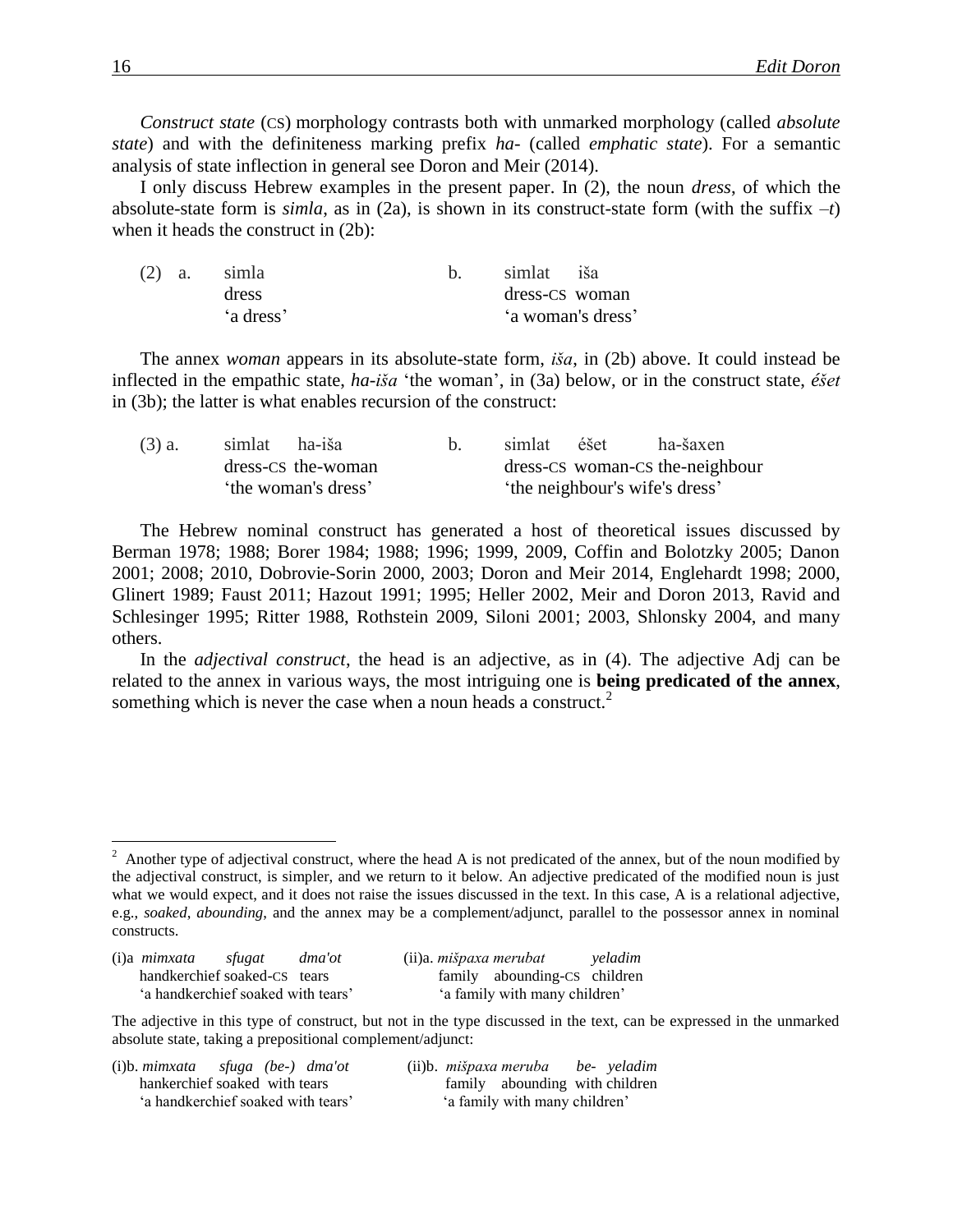(4) adjectival construct AP A dj-CS  $\diagup\diagdown$ Annex (subject of A)

In this type of adjectival construct, the adjective Adj is predicated of the anex. Together, they form a complex property which in turn can be attributed to a noun modified by the AP. In (5) below, for example, the adjective *long* is shown in its absolute-state form in (5a). It denotes a property predicated of its annex *neck* in (5b), forming together with the annex a complex property *whose neck is long*. This complex property is attributed to *girl* in (5c).

| (5) | a.              | aruka                                                                  | $b_{1}$ | arukat cavar         |
|-----|-----------------|------------------------------------------------------------------------|---------|----------------------|
|     |                 | long                                                                   |         | long-CS neck         |
|     |                 |                                                                        |         | 'whose neck is long' |
|     | $\mathcal{C}$ . | yalda arukat cavar<br>girl long-CS neck<br>'a girl whose neck is long' |         |                      |

The adjectival head *long* in (5c) is not directly interpreted as an attribute of the noun *girl* modified by the AP, but only indirectly, through being predicated of the annex, which itself is a relation taking the modified noun *girl* as argument. The relation between *long* and *girl* is mediated by the relational annex *neck*, which takes *long* as predicate on the one hand, and *girl* as argument on the other hand.

The predication relation holding between the head of the adjectival construct and its annex is never found in nominal constructs. In the nominal constructs in (2b) and (3) above, the headnoun *dress* is not predicated of the annex *woman*: the woman is not a dress. But in the adjectival construct in (5c), the head *long* is predicated of the annex *neck*: the neck is long. More precisely: the girls' neck is long.

Additional examples are shown in (6) and (7).

- (6) mirpéset agulat pinot balcony round-CS corners 'a balcony of which the corners are round'
- (7) xadarim gvohey tiqra rooms high-CS ceiling 'rooms of which the ceiling is high'

The annex in this kind of adjectival construct is always a relational noun (Glinert 1989; Hazout 2000; Siloni 2000, 2002), such as body parts, spatial parts (as is 'ceiling' to 'room' in (7) above), but interestingly not kinship terms (Glinert 1989; Siloni 2002). The relational nature of the annex provides the link allowing the indirect attribution of the adjective Adj to the noun modified by AP. Though Adj functions as the head of the adjectival construct, its annex, too, has head-like properties, as it takes the modified noun as argument. Accordingly, the annex is non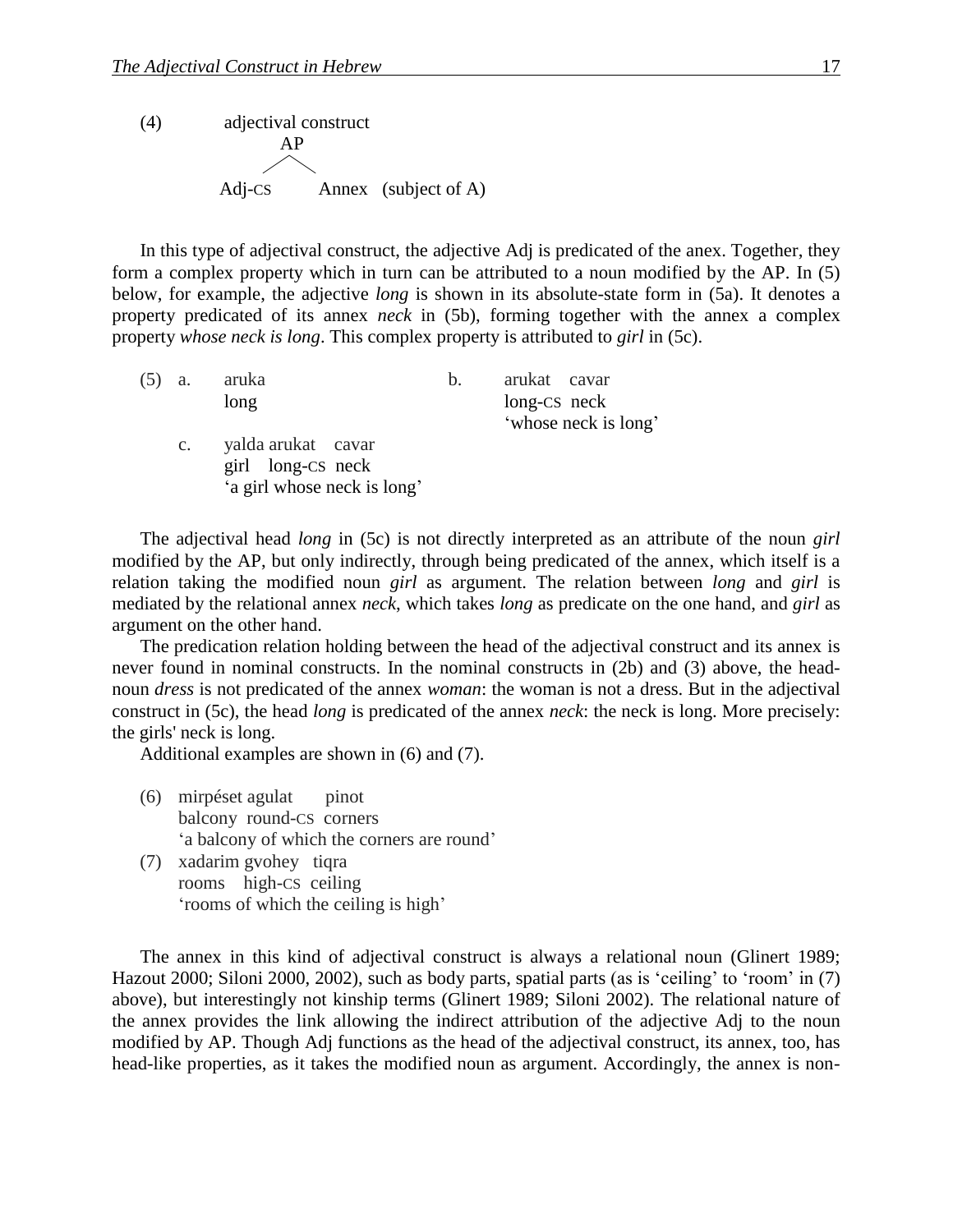recursive in this construction, and disallows further modification and complementation (Borer 1996). Borer contrasts the ungrammatical (9) and (10) with the grammatical  $(8)$ :

- (8) yalda adumat simla/ xulca girl red-CS dress/ shirt 'a girl whose dress/shirt is red'
- (9) \*yalda adumat simla qcara girl red-CS dress short 'a girl whose short dress is red'
- (10) \*yalda adumat šarvuley xulca girl red-CS sleeves-CS shirt 'a girl whose shirt's sleeves are red'

Some accounts (e.g., Gai 1977, Kremers 2005) analyze construct state adjectives as attributed directly to the noun they modify. In the above examples, this can be paraphrased as: 'a girl who is long (of neck)' in (5c), 'a balcony which is round (of corners)' in (6) or 'rooms which are high (of ceiling)' in (7). In (11) and (12) below, such a paraphrase would be problematic:  $\#$ 'a boy who is torn (of shirt)',  $\#^{\circ}$  a leaping dancer who is frozen (of gaze)':

- (11) yéled qrúa' xulca boy torn-CS shirt 'a boy whose shirt is torn'
- (12) raqdan meqapec qfu mabat dancer leaping frozen-CS gaze 'a leaping dancer whose gaze is frozen'

To complete the introduction, I mention that the head of the adjectival construct is restricted to non-suffixed adjectives. Derived adjectives such as *ga'avt-an* 'arrogant', *mamlaxt-i* 'of the state (adj)', *qtifat-i* 'velvety', cannot occur in this position (Glinert 1989). I suggest, though I discuss it no further here, that the lack of a CS form for suffixed adjectives may be due to the fact that the adjectival suffix (e.g.,  $-an$  or  $-i$  here) is attached to a base noun which is already in the CS form (notice the CS suffix  $-t$  preceding the adjectival suffix).<sup>4</sup>

 $3$  This restriction is irrelevant to the type of adjectival construct mentioned in fn. 2, where the adjective is relational, and the annex is its complement/adjunct. Here the annex can be modified, just like for nominal constructs:

| $(i)c.$ mimxata sfugat                | dma'ot xamot |  | (ii)c. mišpaxa merubat veladim qtanim |  |
|---------------------------------------|--------------|--|---------------------------------------|--|
| hankerchief soaked-CS tears hot       |              |  | family abounding-CS children small    |  |
| a handkerchief soaked with hot tears' |              |  | 'a family with many small children'   |  |

<sup>&</sup>lt;sup>4</sup> It is not the morphological complexity *per se* of the adjective which is the source of the restriction, as shown by the following reduplicated and/or *–i* suffixed construct-state adjectives (attested on the net):

|  | (i) gvarim afar-par-ey  |  | se'ar (ii) xatulim agmu-m-ey | mabat (iii) xalue it-i      |  | maxšava                            |
|--|-------------------------|--|------------------------------|-----------------------------|--|------------------------------------|
|  | men grey-REDUP-CS hair  |  |                              | cats glum-REDUP-ADJ.CS gaze |  | striker slow-ADJ.CS thought        |
|  | 'men with grayish hair' |  | 'cats whose gaze is gloomy'  |                             |  | 'a striker whose thinking is slow' |

 $\overline{a}$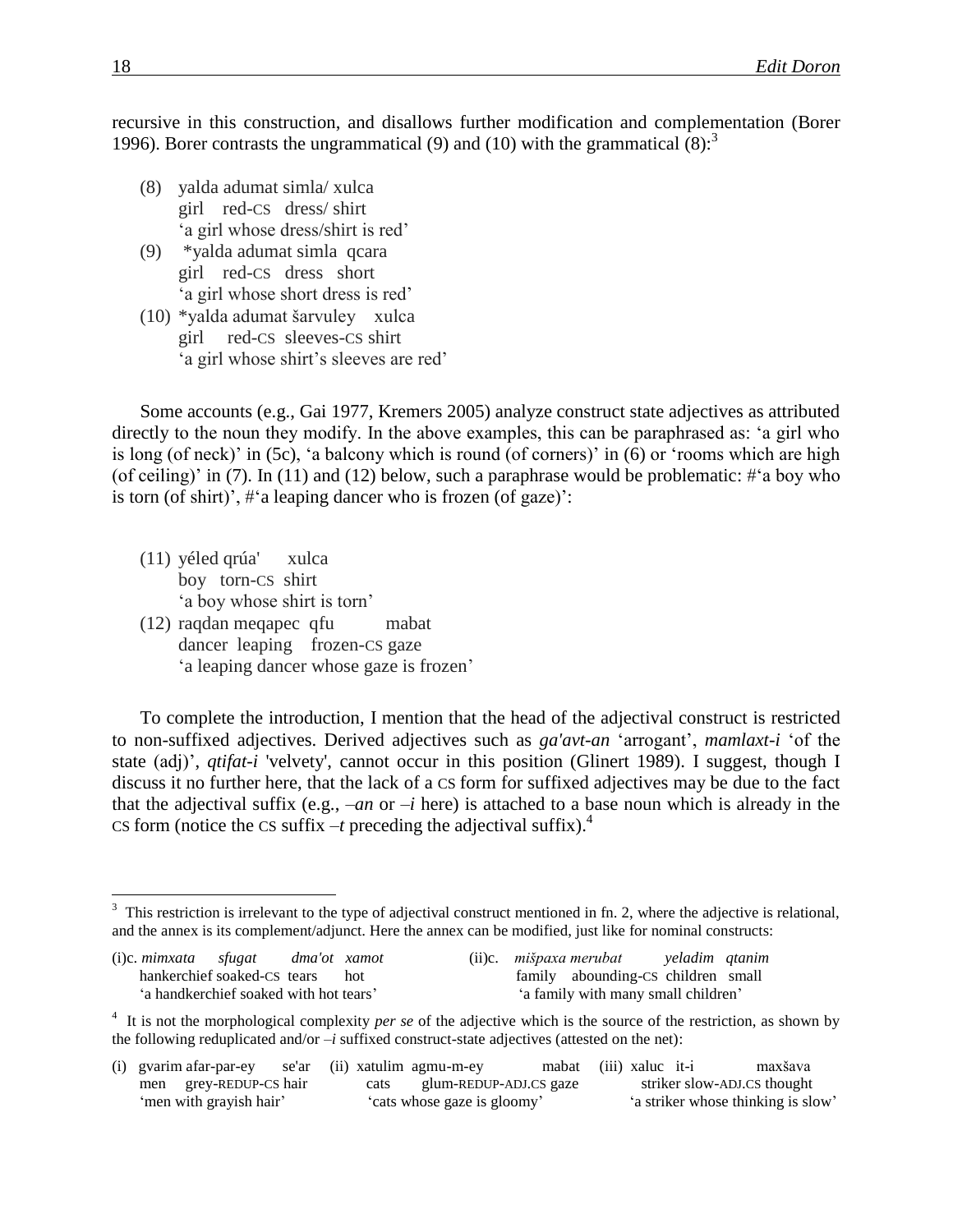Among adjectival constructs, as in the case of nominal constructs, it is possible to distinguish between the phrasal ones, which are fully productive and have compositional meaning, like the examples above, and idiomatic compounds, such as *qal raglayim* 'light-legged' meaning 'fast', *kvad mišqal* 'heavy-weighted' meaning 'serious, important', and *gvah lev* 'high-hearted' meaning 'arrogant'. I am interested in the phrasal constructs.

## 2 Analysis of the adjectival construct

#### **2.1 Heller's relational analysis of the nominal construct**

The analysis I will develop for the adjectival construct treats it as a case of nominal construct, in spite of the differences between them. I start by presenting the semantics of the nominal construct proposed by Heller (2002). The interpretation given by Heller in (13) assumes that the nominal head of a construct denotes a relation  $N(x)(y)$ :

(13) Given  $N_{\text{ce,et}}$  and  $DP_e$ , the interpretation of the construct  $[N_{\text{CS}}DP]$  is as follows:  $[N_{CS}DP]_e \rightarrow \nu N(DP)(v)$ 

In Heller's view, a CS noun is interpreted as relational (or more precisely functional<sup>5</sup>). The CS head of the construct, which is cohesively attached to the annex, is particularly suited to express a lexical relation (such as *daughter*, *wife*, *colour*) to the annex. In contrast, the less cohesive periphrastic possessive construction, where the possessor is separated from the head noun by a preposition (the preposition *šel* 'of'), allows for a contextual association between the possessor and the possessee (Rosén 1957, Doron and Meir 2013, 2014):

| (not necessarily her daughters, maybe her students, |
|-----------------------------------------------------|
| or girls associated with her in any contextually    |
|                                                     |
|                                                     |
|                                                     |
| (not necessarily his wife, could be the woman       |
|                                                     |

(i) *céva ha-aron* (ii) *céva aron* colour-CS the-closet colour-CS closet 'the colour of the closet' 'the colour of a closet'

 $\overline{a}$ 

<sup>&</sup>lt;sup>5</sup> The relation denoted by  $N_{cs}$  is *functional*, i.e. it relates a *unique* y to DPs in its domain. For example, the relation *colour* in (16) in the text below (which is the interpretation of *colour*<sub>cs</sub>) is functional, i.e. it denotes the unique colour of each individual in its domain. This uniqueness is part of the interpretation of CS nouns, independently of the definiteness of the possessor: both (i) and (ii) below denote a unique colour: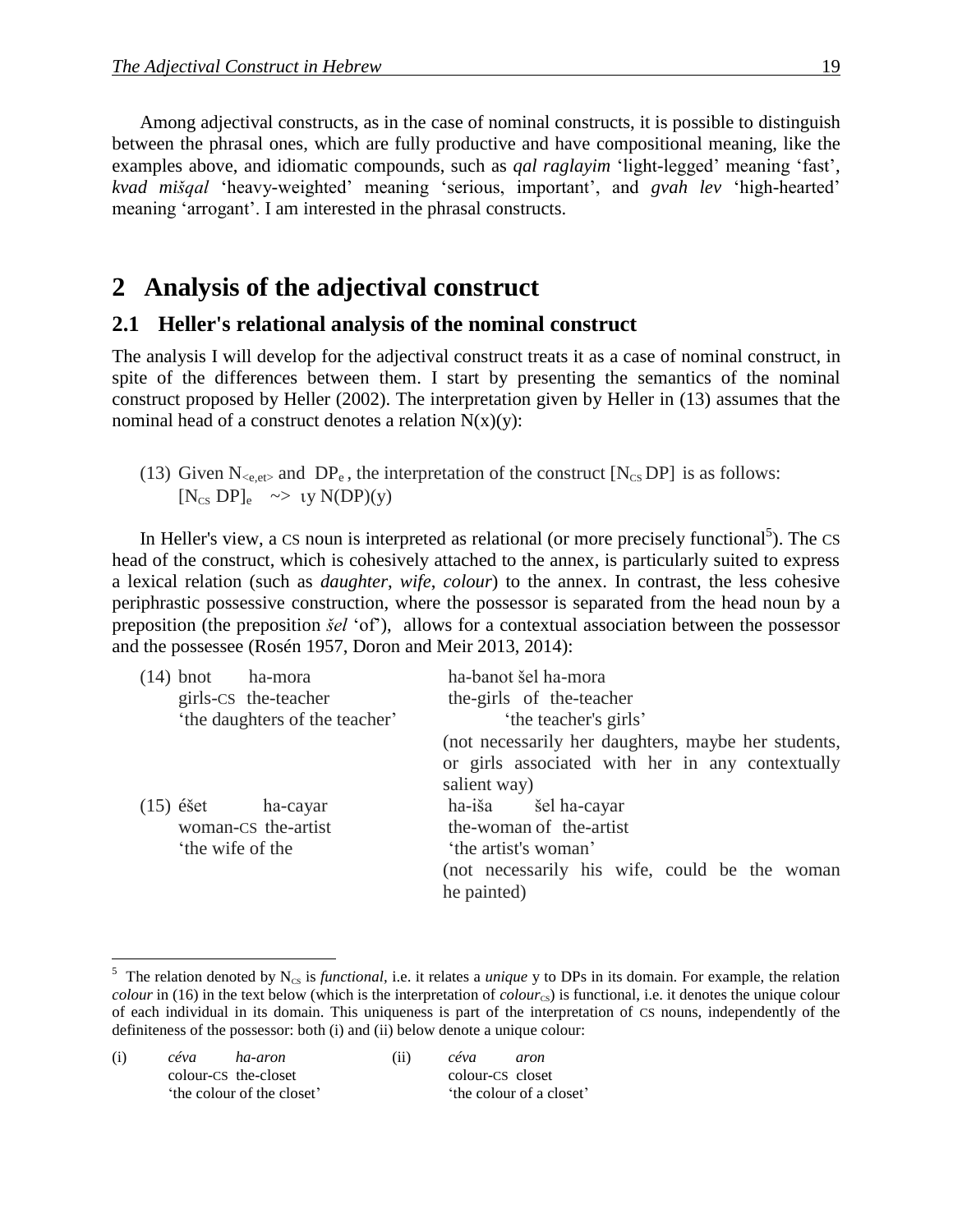| (16) céva             | ha-stav                          | ha-céva šel ha-stav |                                               |
|-----------------------|----------------------------------|---------------------|-----------------------------------------------|
|                       | colour-CS the-autumn             |                     | the-colour of the-autumn                      |
|                       | 'the colour of autumn'           | 'autumn's colour'   |                                               |
|                       | (the prevalent colour of nature) |                     | (the colour associated with autumn, e.g., the |
| in that time of year) |                                  |                     | one in vogue in autumn fashion this year)     |

The relation denoted by the CS noun can be coerced from a sortal noun by specifying one of particular qualia relations. This type of relational interpretation was suggested by Heller (2002) following Partee and Borschev (2001, 2003) and Vikner and Jansen (2002), as a means of coercing sortal nouns to a relational interpretation. Thus a noun such as *car*, or *gown*, which is basically sortal rather than relational, can be coerced to a relational interpretation which involves one of the qualia relations, such as *use*, *inclusion, authorship*, but it cannot be coerced to denote a relation which happens to be salient in the context, such as *betting on*, *placing an order for* etc. The latter can only be expressed by the less cohesive periphrastic possessive construction:

| $(17)$ a.         | mexonit ha-šaxen              | b.             | ha-mexonit šel ha-šaxen               |  |  |  |  |
|-------------------|-------------------------------|----------------|---------------------------------------|--|--|--|--|
|                   | car-cs the-neighbour          |                | the-car of the-neighbour              |  |  |  |  |
|                   | 'the neighbour's car'         |                | 'the neighbour's car'                 |  |  |  |  |
| (the car he uses) |                               |                | (could be the car he bet on)          |  |  |  |  |
| $(18)$ a.         | glimat ha-me'acev             | $\mathbf{b}$ . | ha-glima šel ha-me'acev               |  |  |  |  |
|                   | gown-cs the-designer          |                | the-gown of the-designer              |  |  |  |  |
|                   | 'the designers' gown'         |                | 'the designer's gown'                 |  |  |  |  |
|                   | (he wears it/ he designed it) |                | (he may have ordered it for his wife) |  |  |  |  |

#### **2.2**xx**A relational analysis of the adjectival construct**

#### $2.2.1$  Relational adjectives

The surprising characteristic of adjectival constructs discussed in section 1, i.e. the predication of the head to its annex, is found in adjectival constructs headed by *property adjectives*, adjectives which denote properties (one-place predicates) such as *long, round, high* etc. This characteristic is not found in adjectival constructs headed by *relational adjectives*, adjectives which denote relations (two-place predicates), mentioned in fn.2.

In the realm of nouns, I have assumed that the CS morpheme only attaches to relational nouns (including sortal nouns coerced to a relational interpretation). Let us now assume that this generalization holds of adjectives as well: the CS morpheme only attaches to relational adjectives. This easily accounts for relational adjectives, as *soaked (with)* and *abound (with)* mentioned in fn. $2$ :

| $(19)$ a. | mimxata sfugat                     | dma'ot |  | b. mišpaxa merubat            | yeladim |
|-----------|------------------------------------|--------|--|-------------------------------|---------|
|           | hankerchief soaked-cs tears        |        |  | family abounding-cs children  |         |
|           | 'a handkerchief soaked with tears' |        |  | 'a family with many children' |         |

The adjective interpretation is applied to its complement/adjunct, yielding a property of the modified noun: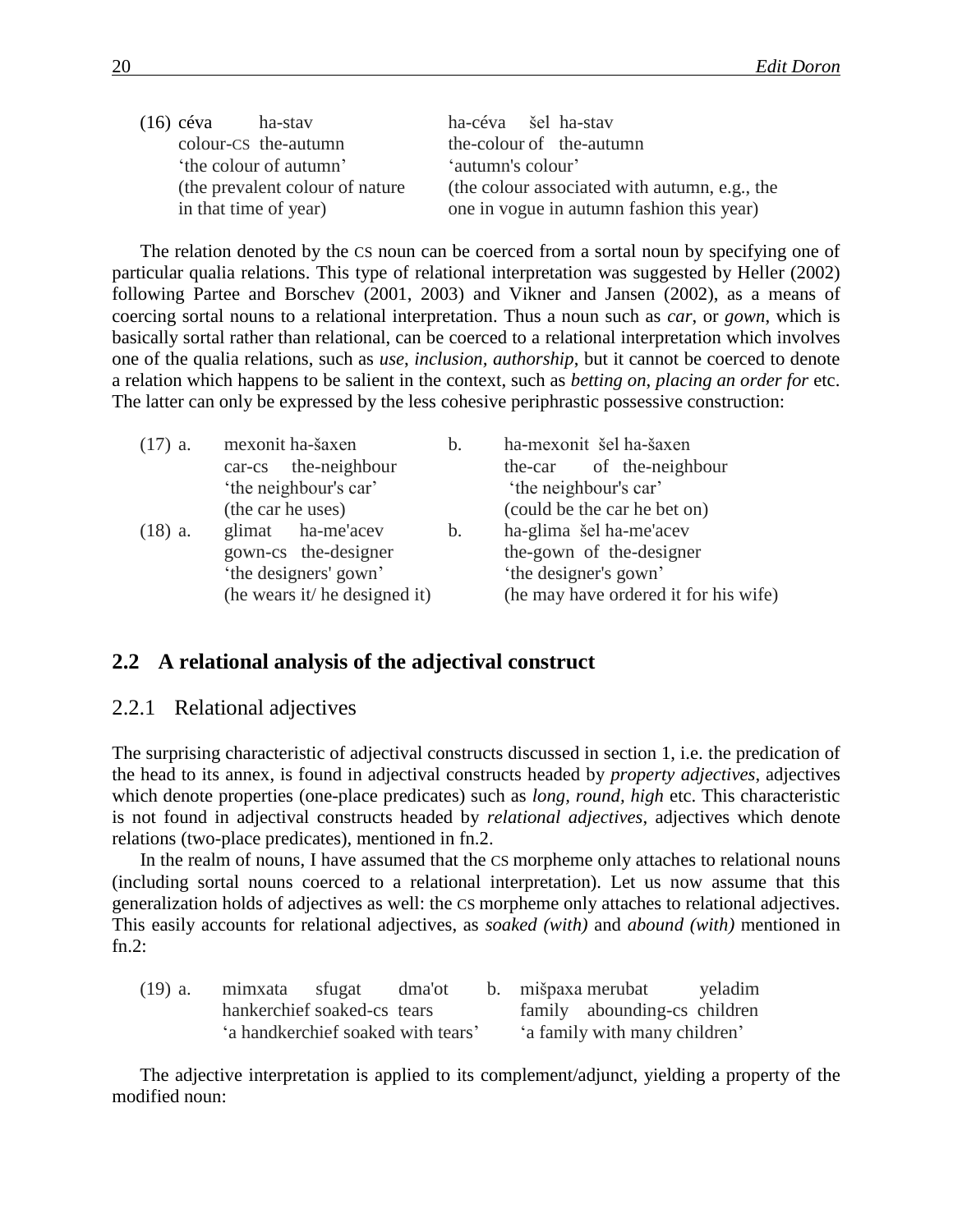(20) Given Adj<sub><e,et></sub> and DP<sub>e</sub>, the interpretation of the construct [Adj<sub>CS</sub> DP] is as follows: [Adj<sub>CS</sub> DP]<sub>et</sub>  $\sim$   $\lambda$ y Adj(DP)(y)

As was shown in footnotes 2 and 4 above, constructs headed by relational adjectives form ordinary adjectival predicates not restricted by the properties characteristic of constructs headed by property (non-relational) adjectives such as our original example in (5c), repeated below in (21):

(21) yalda arukat cavar girl long-CS neck 'a girl whose neck is long'

These two types of adjectival constructs are very different. Yet, as noted by Bliboim (2000), it happens that the same adjective can be used in the two different constructs, one where it has a relational interpretation and is predicated of the noun modified by the construct, and another where it is a property (non-relational) and is predicated of its annex. The minimal pairs in  $(22)$  –  $(25)$  were found on the net:<sup>6</sup>

- (22) a. érec šesu'at milxamot b. tinóqet šesu'at xex country split-cs wars baby split-cs palate 'a country split by wars' 'a baby with cleft palate'
- (23) a. érec srufat eš b. érec srufat déše
- (24) a. yalda srutat cipornáyim b. yalda srutat birkáyim
- (25) a. sarim xavutey mexa'a b. rexavim xavutey šási
- 
- country burnt-cs fire country burnt-cs grass 'country burnt by fire' 'earth whose grass is burnt'
- girl scratched-cs nails girl scratched-cs knees 'girl scratched by nails' 'girl whose knees are scratched'
- ministers hit-cs protest cars beaten-cs frame 'ministers hit by protest' 'cars whose frame is beaten'

#### 2.2.2 Property adjectives

 $\overline{a}$ 

Turning now to the construct-state interpretation of property (non relational) adjectives, I would like to make a proposal following Doron and Meir (2010). The semantics in (20) above does not apply to property adjectives such as *red, long, round*, etc, which are not relational. I make the additional assumption that property adjectives cannot be coerced to a relational reading. As a result, a derivation with a CS property adjective crashes. There is, though, a possible way of

(i) paqax tisa mehir maxšava hinxit matos im hoda'ot teqst controller flight fast-CS thinking landed plane with messages text 'An air traffic controller who was quick to think/whose thinking was fast, landed an airplane by means of text messages.'

(ii) mila nedirat šimuš word rare-CS use 'a word rare with regard to use/ whose use is rare.'

<sup>&</sup>lt;sup>6</sup> Examples can even be found where the same construct can be analyses both ways: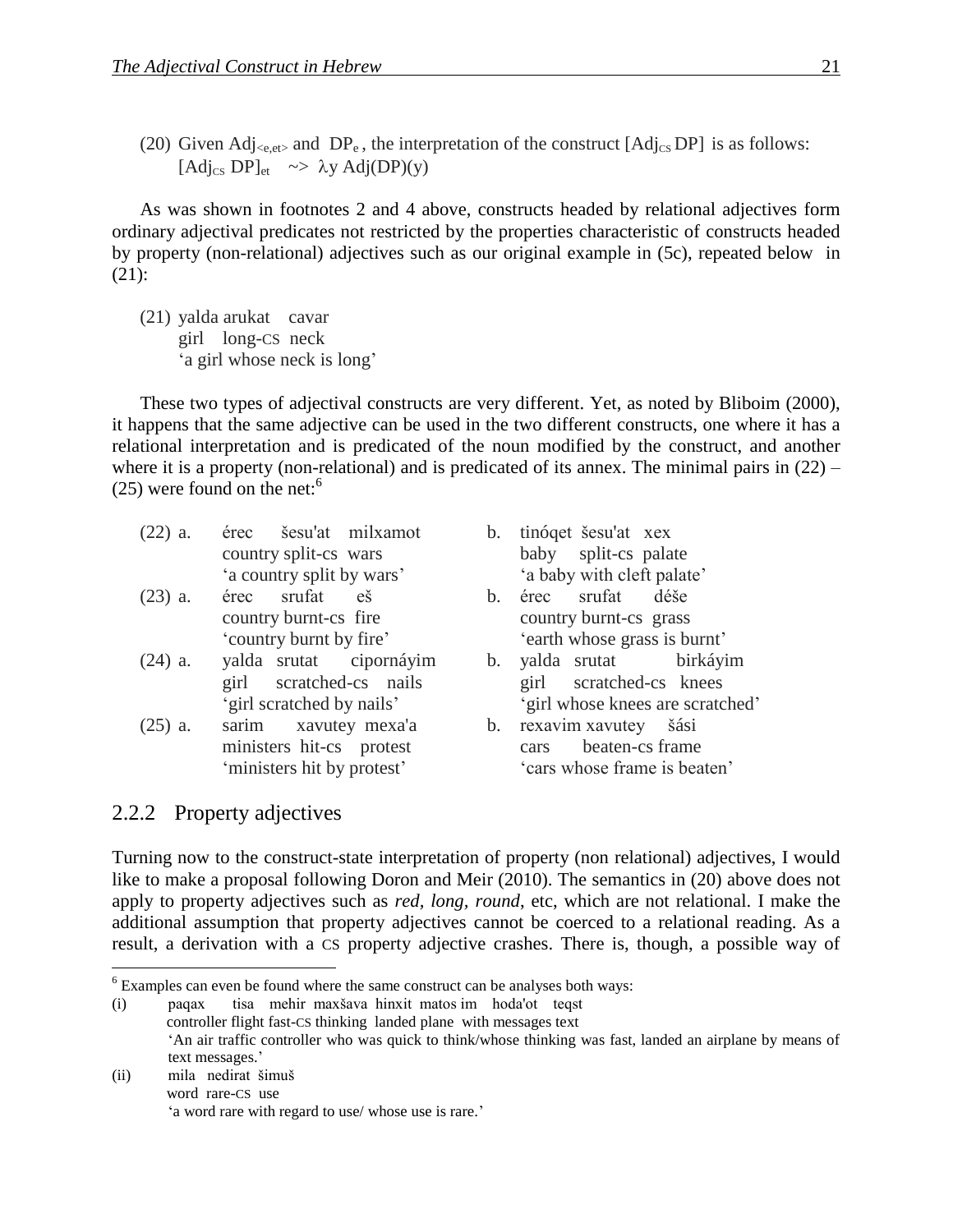rescuing such a derivation. It can be rescued by a rebracketing which combines the CS morpheme with the annex rather than the adjectival head (requiring the annex to be a noun rather than a noun phrase, hence the lack of recursiveness of this construction):

(26) Given a property Adj CS-head and an annex N, then rebracket  $\left[ \left[ \text{Adj } \text{CS} \right] \text{ N} \right] \Rightarrow \left[ \text{Adj } \left[ \text{CS } \text{N} \right] \right]$ 

Following the rebracketing in (26), the semantics interprets the CS morpheme as being attached to N. I repeat in (27) the interpretation of the nominal construct head based on (13) above, where N is (or is coerced to be) of the relational type *e,et*:

(27) 
$$
[\text{CS } N_{\text{ce},\text{et}}]_{\text{ce},\text{e}} \rightarrow \lambda z
$$
.  $iy N(z)(y)$ 

We can now combine the interpretations of  $\text{Adj}_{\leq e,t>}$  and  $[\text{CS N}]_{\leq e,e>}$  to derive an AP of *et*, by using the ordinary rule of function composition ○:

(28) 
$$
[Adj_{\leq e, t\geq} \circ [CS \ N]_{\leq e, e\geq}]_{\leq e, t\geq} \Rightarrow \lambda x. Adj_{\leq e, t\geq} ([CS \ N] (x)) = \lambda x. Adj_{\leq e, t\geq} (ty \ N(x)(y))
$$

The interpretation of the adjectival construct is derived by composing two functions: the ordinary interpretation  $\text{Adj}_{\text{set}}$  of the adjective, together with the nominal construct interpretation N<e,e> of the adjective's annex N. As a result, the adjectival construct *arukat cavar* 'long-CS neck' in (21) holds of a girl iff *long* holds of the nominal construct *cvar ha-yalda* 'neck-CS the-girl' (the girls' neck). This corresponds to our intuitive understanding of the adjectival construct.

The present analysis does not postulate a special metonymic interpretation of adjectives in the construct (as do Halevy 2007, Rothstein 2014), or any other special interpretation (Kim 2002), but rather assumes that adjectives are interpreted in the construct exactly as they are elsewhere. The only difference is that in constructs (both adjectival and nominal), the interpretation of the head is first combined with the interpretation of the annex. This straightforwardly follows from the fact that the head and the annex form a phrase.

I now show how the present analysis accounts for all the characteristics of adjectival constructs headed by a property adjective:

-- The annex cannot have complements or adjuncts, or be modified by adjectives, prepositional phrases and quantifiers (as shown in (9) and (10) above). Our account relies on the relational nature of the annex, whereas these modifiers cannot combine with relational nouns unless those are first shifted to the sortal type *et* by existentially quantifying one argument.

-- The annex can nevertheless be complex, e.g., the conjunction of two nouns, as noted by Hazout. Our account relies on the fact that conjunction does not change the type of the conjuncts.

(29) ha-yalda šxorat ha-se'ar ve ha-eynayim the girl black-CS the hair and the eyes 'the girl whose hair and eyes are black' (Hazout 2000)

Moreover, modifiers which apply to the whole AP are possible.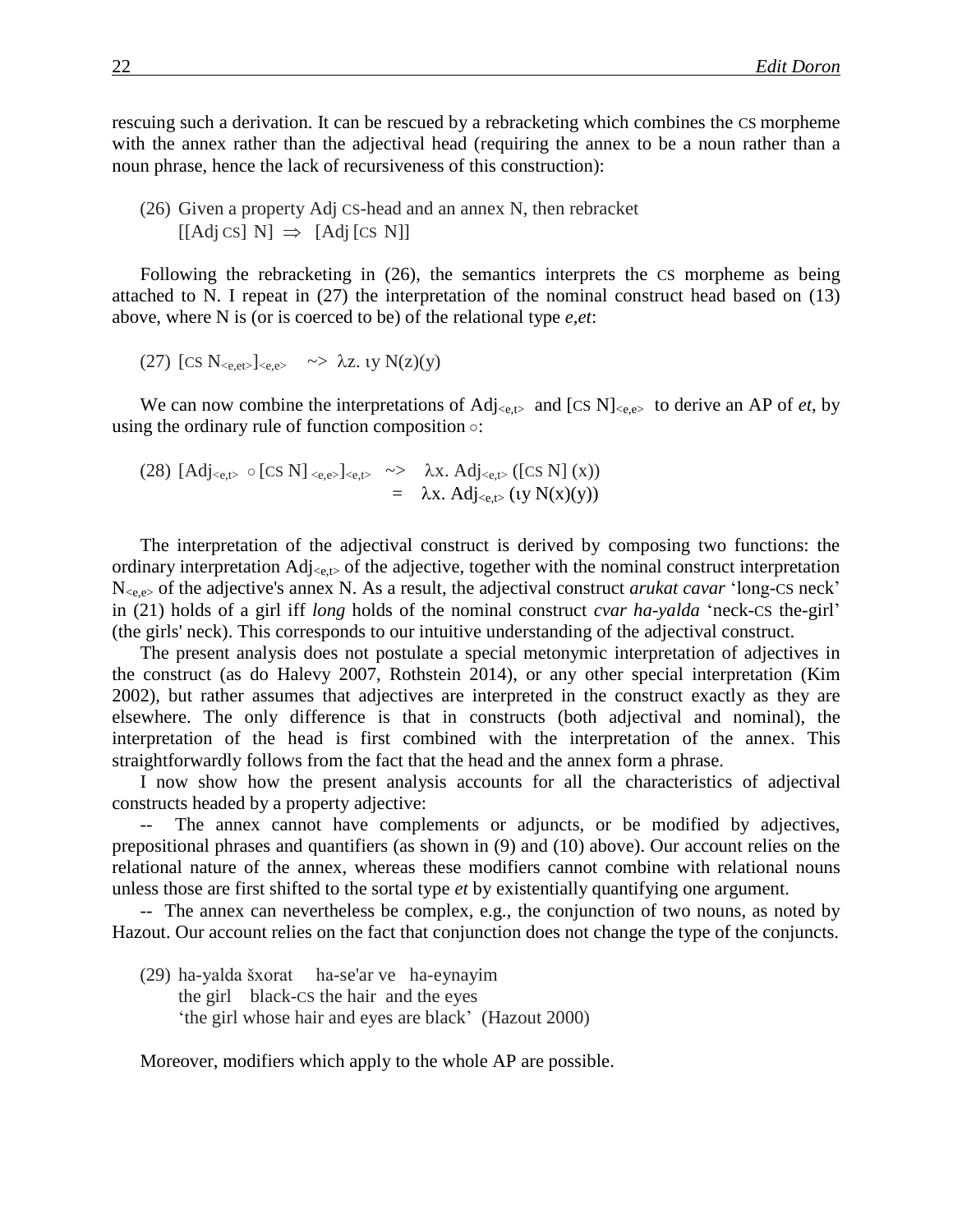(30) xašiva me'od arukat tvax thinking very long-CS term 'very long term thinking'

-- The relational noun in the annex is moreover interpreted as functional. For example, *neck* in *yalda arukat cavar* in e.g., (21) above is not only relational but functional: *long* is predicated of the unique neck of the girl. This definite interpretation of the annex is not merely a reflection of world knowledge regarding the uniqueness of an individual's neck. Rather it is part of the interpretation of the construct. Definiteness also holds for an annex where there is no *a priori* unique denotation, such as *dress* in (8) above. *yalda adumat simla* in (8) is interpreted as 'a girl whose dress is red', not as 'a girl who has a red dress', though it is the latter interpretation which is assigned by Rothstein (2014). Consider the example in (31) below. It is not enough for some of the girl's teeth to be white; rather all of her (salient) teeth must be white. The annex is always interpreted as definite. (32) is not a real counterexample, though it allows for only some of the bus windows to be broken. As noted by Yoon (1996), the truth conditions of definite plurals vary with what he calls the total vs. partial nature of their predicate: *The glasses are clean* requires all the glasses to be clean, whereas *The glasses are dirty* only requires some of the glasses to be dirty. The adjective *broken* is a partial predicate, like *dirty*, hence the partial interpretation of the definite annex in (32).

- (31) yalda livnat šináyim girl white-CS teeth 'a girl whose teeth are white.'
- (32) ótobus švur xalonot bus broken-CS windows 'a bus whose windows are broken.'

The definite (functional) interpretation of the annex is crucial for the interpretation of the adjectival construct in (28), as the adjective is predicated of an individual.

-- The present account allows the attested lexical variety of relational nouns in the annex (such as body/ spatial parts, abstract attributes, nominalizations) unlike Siloni (2002) and Rothstein (2014) whose accounts are limited to mereological part of the modified noun: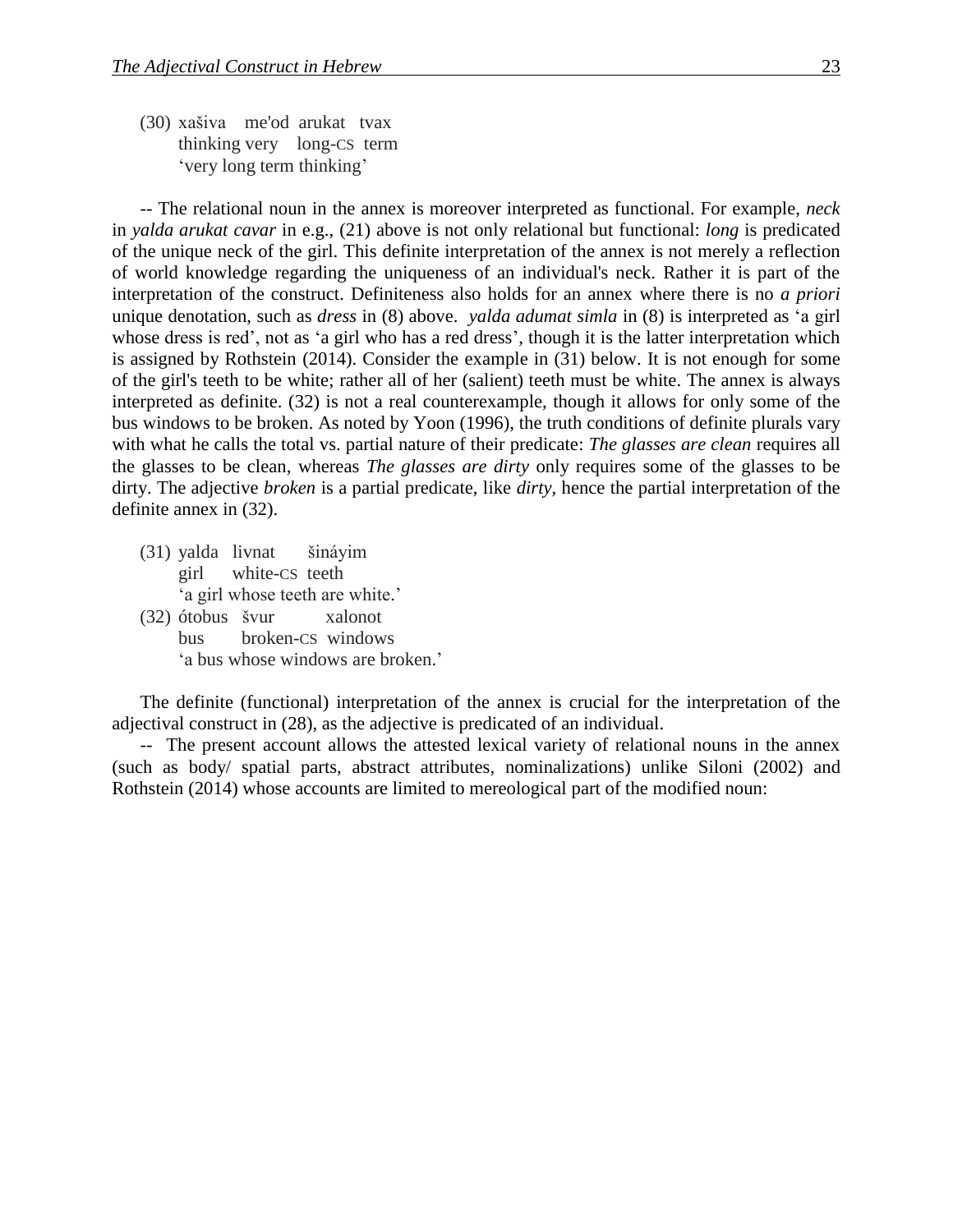- (33) a. til tlul maslul b. sxirut qicrat tvax missile steep-cs trajectory rental short-cs term 'a steep-trajectory missile' 'short-term rental'
	-
	- e. adam rax dibur f. adam qtan emuna 'a soft-spoken person' 'a skeptical person'
	- g. yeynot mufrexey mexir h. ra'ayonot qaley bicúa'
	- i. cofim gvohey cipiyot j. masax ópti mehir tguva
- 
- c. motívim behirey céva d. sixot ramot déreg motifs light-cs color discussions high-cs echelon 'light-color motifs' 'high-echelon discussions'
	- person soft-cs speech person little-cs faith
	- wines outlandish-cs price ideas easy-cs implementation 'wines with outlandish price' 'ideas easy to implement'
	- spectators high-cs expectations screen optic fast-cs response 'high-expectation spectators' 'a fast-response optical screen'
- k. mesaper qal ktiva narrator easy-cs writing 'a narrator whose writing is easy' (who writes easily)

-- Nevertheless there are lexical restrictions on the annex. For example, the relation in the annex cannot be a kinship term (Glinert 1989):

(34) \*yalda yefat axot girl pretty-CS sister 'a girl whose sister is pretty' (Siloni 2002)

I rely on the distinction introduced by Doron and Meir (2014) between inter-individual and intra-individual relations. Inter-individual relations are: kinship (mother, uncle...), socially defined (teacher, student), institutionally defined (captain (of a ship), capital (of a country)), telic/agentive qualia based (car/owner, picture/author). Intra-individual relations include partwhole, intrinsic properties, properties derived as nominalized verbs. Only the latter type of annex is found in adjectival constructs:

(35) a. \*ha-šaxen šxor ha-mexonit the-neighbour.m black-cs the car 'the neighbour whose car is black' (Hazout 2000) b. ha-me'acev šxor ha-glima the-designer black-cs the gown 'the designer whose gown is black' (the one he wears, **not** one he designed, cf. 18a)

The composition of the two separate functions  $Adj_{\leq e,t>}$  and  $N_{\leq e,e>}$  within the interpretation of a single adjectival construct in (28) above accounts for the intra-individual restriction on the relation N, as this restriction enables both Adj and N to be defined on a single domain where the adjectival construct is defined.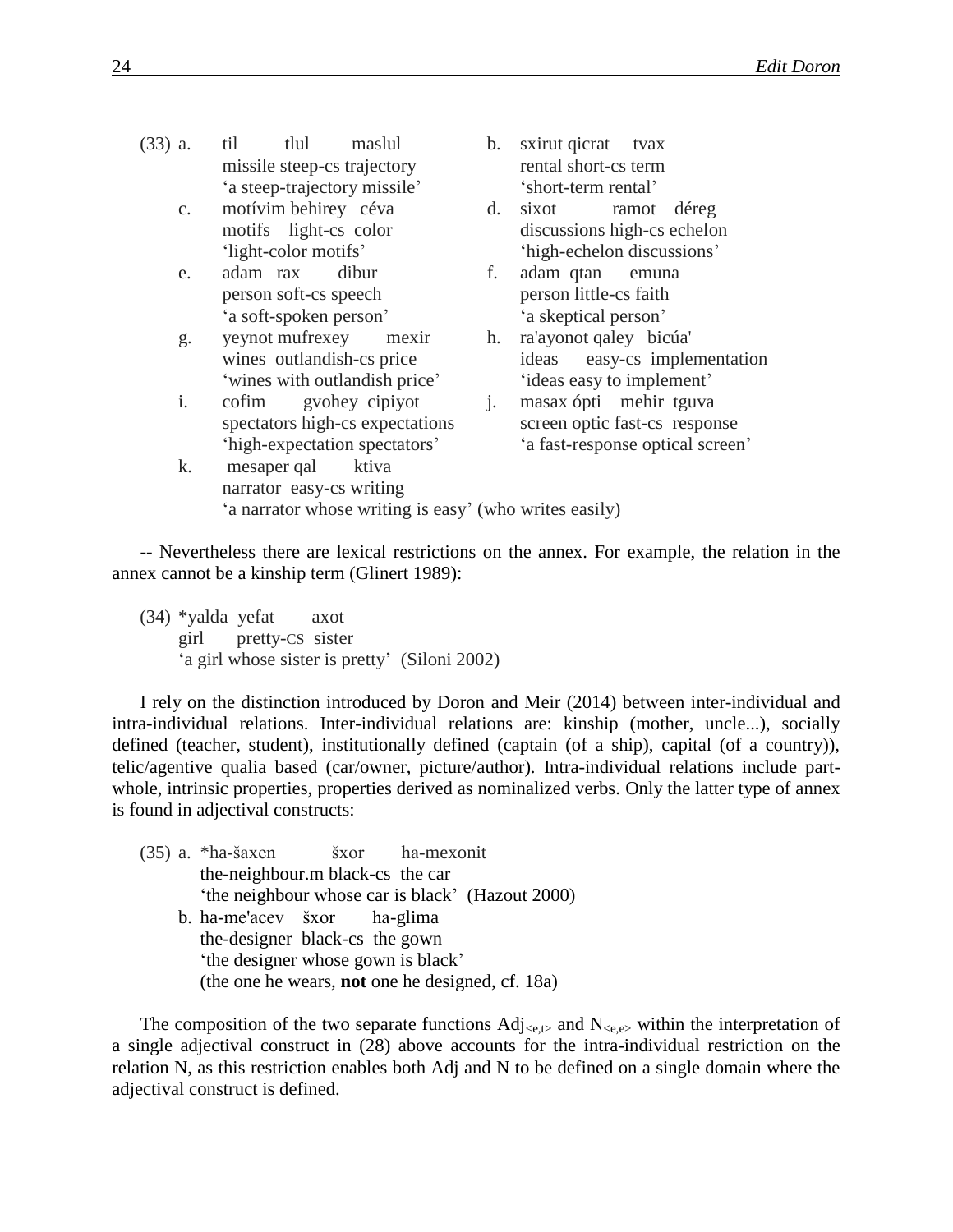#### 2.2.3 Nominal constructs with intra-individual relations

The restriction to intra-individual relations found in adjectival constructs may also account for a phenomenon observed by Borer (1984) regarding nominal constructs. Borer observed that some nominal constructs, but not others, allow the possessive affix of the annex to be rebracketed as the possessor of the construct as a whole:

(36) a. [signon ktivat]-o šel agnon style-CS writing-his of Agnon 'Agnon's style' (though the suffix *-his* is attached to *writing* and not to *style*) b. [curat guf]-o šel ha-dolfin curat-CS body-its of the-dolphin 'the dolphin's shape' (though the suffix *-its* is attached to *body* and not to *shape*)

As far as I can tell, this is only possible for nominal constructs where the annex denotes an intra-individual relation. As in the case of adjectival constructs, nominal constructs with an intraindividual annex allow arguments of the annex to be treated as arguments of the whole construct. The derivation follows the same steps as that of the adjectival construct. The head of the construct, here a noun, composes with the function denoted by the relational annex, thus being able to postpone the annex's combination with the possessive pronoun *his*:

(37) a. signon-CS  $\rightarrow \lambda u$ . iz style (u)(z) b. ktivat-CS  $\sim$   $\lambda$ v. ty writing (v)(y) c.  $[N_1$ -CS  $\circ$  N<sub>2</sub>-CS]  $\rightarrow \lambda x. N_1([N_2(x)])$ d. [signon-CS  $\circ$  ktivat-CS]  $\rightarrow \lambda x$ . tz style [(ty writing  $(x)(y)$ ] (z) e. [signon-CS  $\circ$  ktivat-CS] (his)  $\rightarrow$  1z style  $[(y \text{ writing (his)}(y))]$  (z)

In examples where the annex is not an intra-individual relation, the possessive suffix of the annex can only be interpreted as the possessor of the annex alone, not of the entire construct:

(38) a. signon [beyt-o šel agnon] style-CS house-his of Agnon 'the style of Agnon's house' (it is the house which is Agnon's, not the house's style) b mexir [sifriyat-o šel agnon] price-CS library-his of Agnon 'the price of Agnon's library' (it is the library which is Agnon's, not the library's price)

The difference in structure between (36) and (38) is demonstrated by the difference in acceptability of (39) vs. (40). This difference shows that the constituent marked in the possessive noun phrase (36) is also found in the possessive sentence (39). There is no such constituent in (38), and the attempt to construct it in (40) results in unacceptability under the intended reading: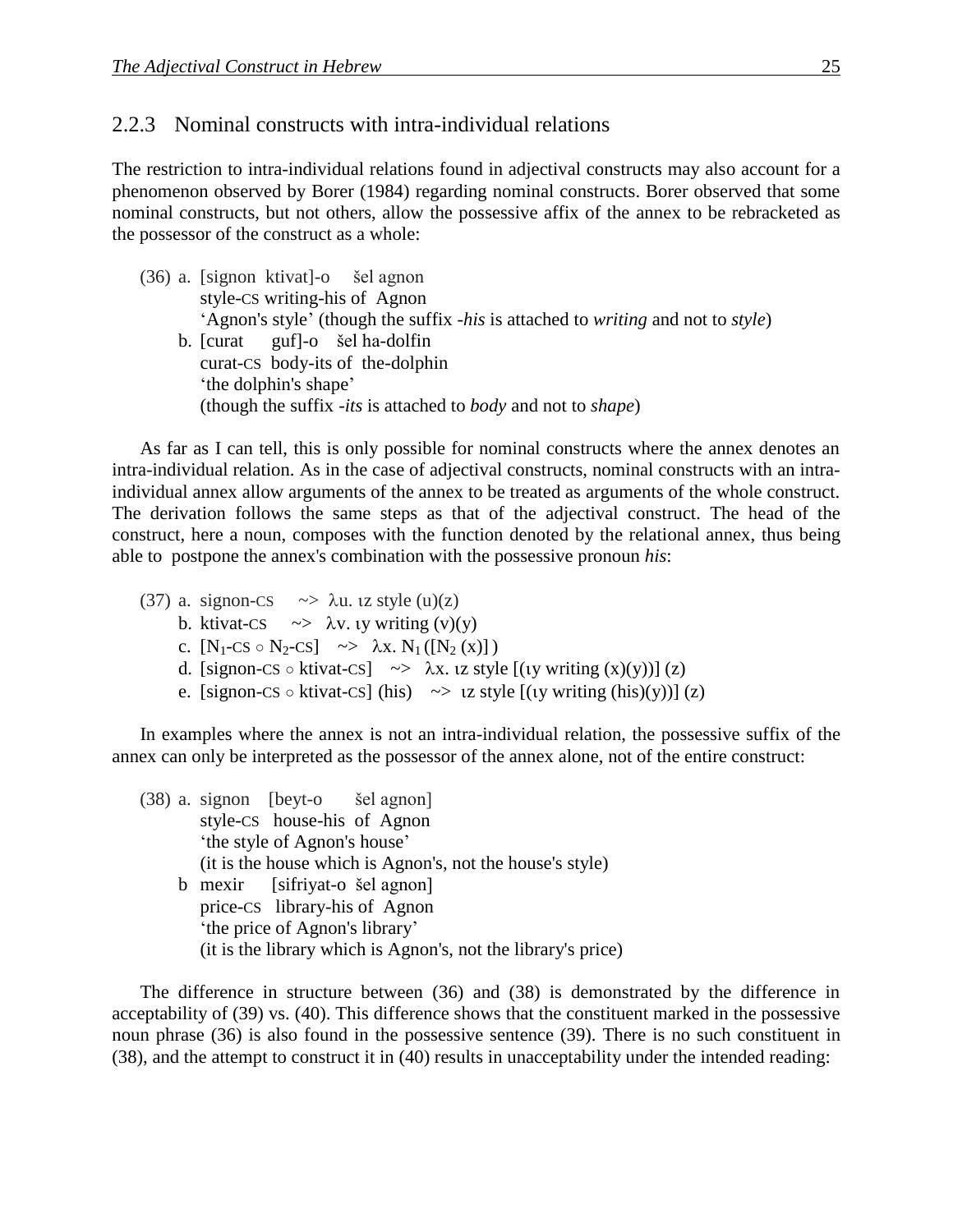- (39) a. yeš le-agnon [signon ktiva] is to-Agnon style-CS writing 'Agnon has a style (of his writing).' b. yeš l-a-dolfin [curat guf]
	- is to-the-dolphin shape-CS body 'The dolphin has a shape (of his body).'
- (40) a. #yeš le-agnon [signon bayit] is to-Agnon style-CS house 'Agnon has a style (of his house).'
	- b. #yeš le-agnon [mexir sifriya ] is to-Agnon price-CS library 'Agnon has a price (of his library).'

If the reinterpretation of the possessive pronoun is indeed conditioned by the intra-individual denotation of the annex, we predict this reinterpreation to be possible for all nominal constructs derived from adjectival constructs, since the relation denoted by the annex in adjectival constructs is always intra-individual. I illustrate with the nominalization of (33j):

(41) [mehirut tguvat]-o šel ha-masax speed-CS response-its of the screen 'the reaction speed of the screen'

I have shown that like in the case of adjectival constructs, nominal constructs with intraindividual annexes allow arguments of the annex to become arguments of the whole construct. This is true for many construct-state nouns not derived from adjectives, and cannot be reduced to a special metonymous interpretation of adjectives. Rather, it indicates that both in the domain of adjectives and of nouns, new predicates can be formed based on function composition of the head with an intra-individual relation. It thus lends support to the analysis of the adjectival construct proposed here.

### **3** A previous analysis of the adjectival construct

The only previous analysis I am aware of for the adjectival construct which also treats it as a subcase of the nominal construct is that of Goldenberg (2002).

Goldenberg starts from the assumption that the interpretation of adjectives is more complex than that of nouns. Both nouns and adjectives denote individuals, yet adjectives do so indirectly, by naming their qualities. Adjectives are thus semantically complex, and their meaning consists of two parts. One part is an abstract noun naming a quality. The other part is an element which makes the abstract noun into an attribute. I will refer to this element as *ofAttr* (Goldenberg calls it a pronoun). It is *ofAttr* which allows the abstract noun naming a quality to actually apply to the individual that the adjective is attributed to. Instead of the more familiar interpretation (42a) which treats *wise* as a basic property, Goldenberg suggests the interpretation in (42b), where *wise* is the property 'has wisdom' constructed by *ofAttr* from the quality WISDOM. 7

 $\overline{a}$ 

 $^7$  As Goldenberg does not formalize his analysis, I do my best to find an accurate representation of his semantics.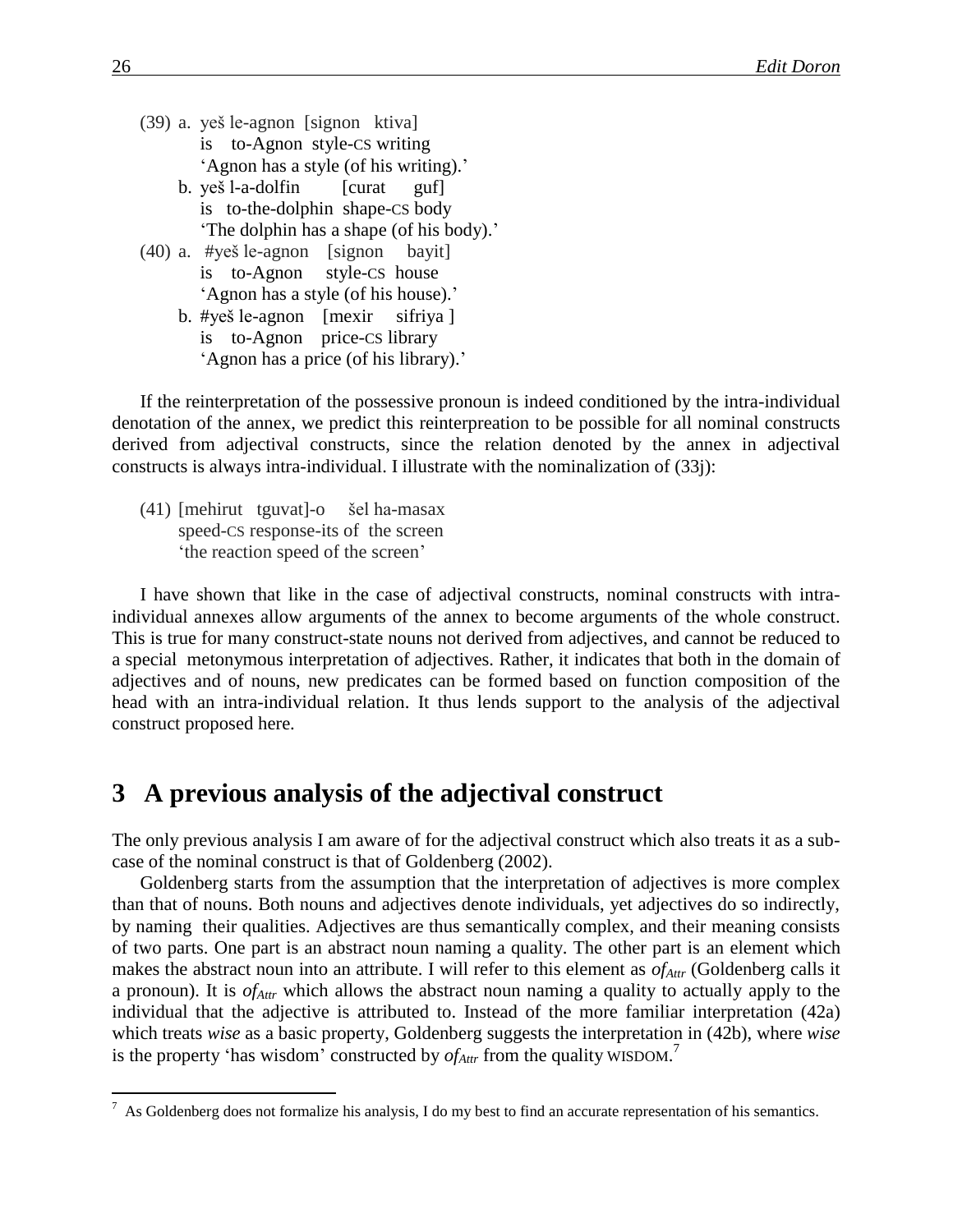(42) a. *xaxam* 'wise'  $\gg \lambda x$ . *x* is wise b. *xaxam* 'wise'  $\approx$  of<sub>Attr</sub> WISDOM  $\sim$   $\lambda$ x. x is of WISDOM

The adjective can be attributed to a noun, yielding 'man who has wisdom':

(43) *iš xaxam* 'wise man'  $\approx$  MAN [of<sub>Attr</sub> WISDOM]  $\sim$   $\lambda$ x. x is MAN & x is of WISDOM

According to Goldenberg, attribution is not exclusive to adjectives. In exactly the same fashion as an adjective, the annex of a construct denotes an attribute of the CS noun:

(44)  $[N_{CS} NP] \approx [N \text{ of}_{Attr} NP] \rightarrow \lambda x. x \text{ is } N \& x \text{ is of NP}$ 

To give one of Goldenberg's examples, we get the same interpretation for the construct *iš xoxma* 'man-CS wisdom' (man of wisdom) in (45) as for *iš xaxam* 'wise man' in (43) above:

```
(45) iš xoxma ≈
[\text{man}_{\text{cs}} \text{ wisdom}] \approx [\text{man of}_{\text{Attr}} \text{ wisdom}] \rightarrow \lambda x. \text{ x is man & x is of wisdom}]
```
We now turn to adjectival constructs, such as *yefe eynáyim* 'whose eyes are beautiful':

(46) *yefe eynáyim* 'beautiful-cs eyes'  $\approx$  [ofAttr beauty cs] eyes

Like the adjective *wise*, the adjective *beautiful* in (46) is a complex made up of *ofAttr* and an abstract quality, now marked with CS morphology. But a CS adjective cannot be interpreted together with an annex, here *eyes*. A construct is interpreted as attribution, and is therefore only interpretable when headed by a noun. Nouns take attributes. Adjectives *are* attributes, and as such do not *take* attributes. Thus this system too is faced with a bracketing paradox. The morphology brackets the quality noun together with *ofAttr*. Yet, in order for the construct to be interpreted, the quality noun must first be bracketed with the annex, as follows:

(47) *yefe eynáyim* 'beautiful-CS eyes'  $\approx$  [of<sub>Attr</sub> BEAUTY]<sub>CS</sub> EYES  $\Rightarrow$  of<sub>Attr</sub> [BEAUTY<sub>CS</sub> EYES]  $\approx$  of  $_{\text{Attr}}$  [BEAUTY of  $_{\text{Attr}}$  EYES]

As a result, *ofAttr* actually turns into an attribute not just the quality *beauty,* but the complex quality *beauty of eyes*. We now attribute this complex property to the noun *man*:

(48) *iš yefe eynáyim*  $\approx$  MAN [of<sub>Attr</sub> [BEAUTY of<sub>Attr</sub> EYES]]  $\rightarrow \lambda x$ . x is man & x is of [beauty of Attr eyes] ≈ 'man who has beauty of eyes'

To conform with our intuitive understanding of the adjectival construct, the noun phrase in (48) should have the same interpretation as *a man of beautiful eyes.* Let us calculate the interpretation of the latter: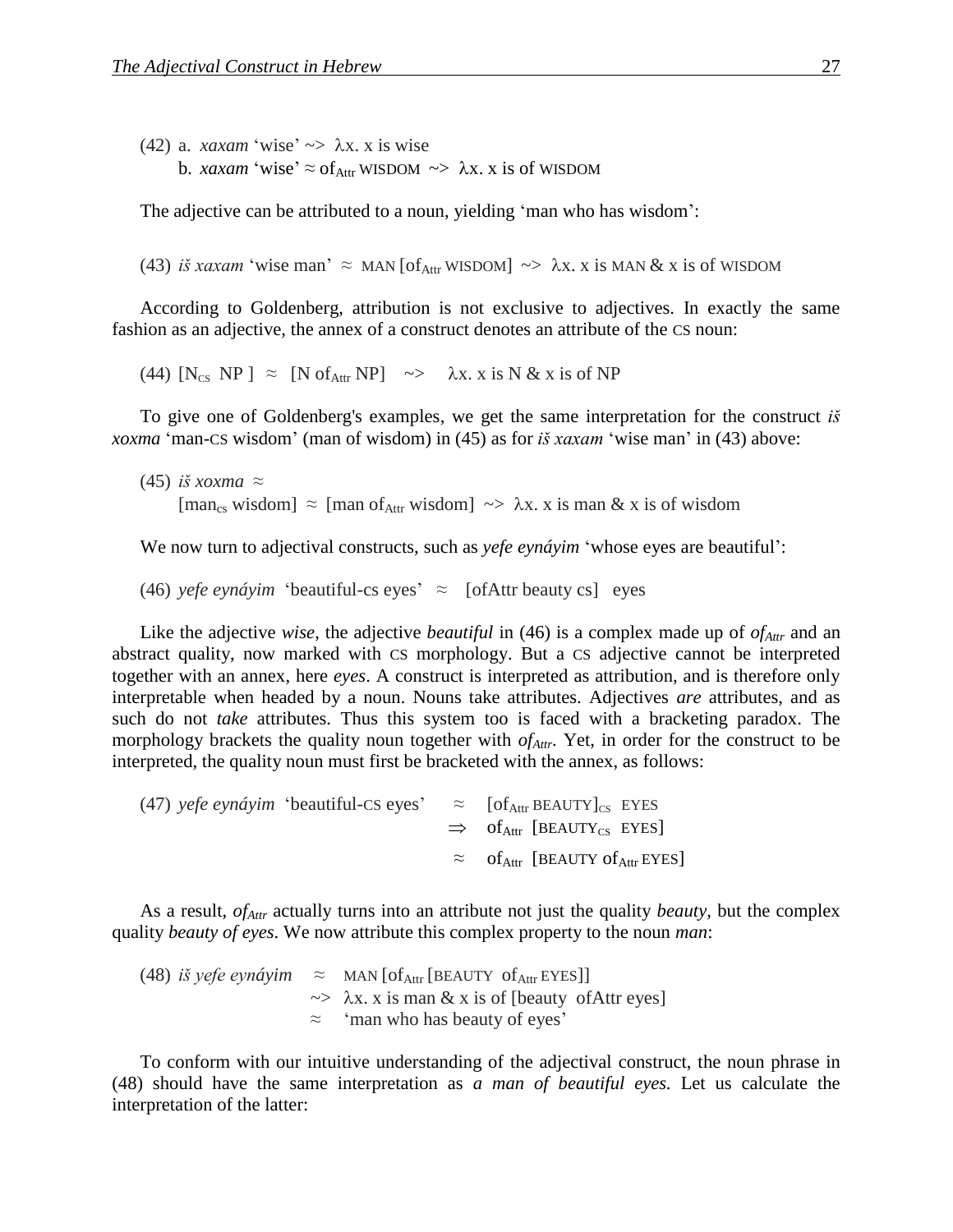(49) *iš šel eynáyim yafot* ≈ man [ofAttr [eyes [ofAttr beauty]]]  $\gg \lambda x$ . x is man & x is of [eyes [ofAttr beauty]] ≈ 'man who has eyes of beauty'

It is not clear to me whether *having beauty of eyes* is indeed equivalent to *having eyes of beauty*. The system does not entail this equivalence. The system also does not entail that the eyes in question are those of the individual having the quality *beauty of eyes*. Neither does it account for the restrictions on the adjectival construct, such as the restriction that the annex cannot be recursive or modifed (cf. (9) and (10) above), and must be interpreted as definite (cf. (31) above).

Yet the analysis raises interesting fundamental issues regarding modification. Unlike Goldenberg, I do not think that the construct has the semantics of adjectival modification, but rather of function application. Examples such as *iš xoxma* 'man-CS wisdom' (man of wisdom), meaning *wise man,* are very a-typical, and mostly depend on bleached heads like *iš*. Typically constructs are interpreted as in *sifrey xoxma* 'books-CS wisdom' (books of wisdom, not *wise books*), where the annex is an argument (*content* in this case) of the head.

Many adjectives denote stage-level predicates, whereas the construct largely denotes individual-level predicates. For example, *yeladim acuvim* 'sad children' may hold temporarily, whereas *yaldey écev* 'children of sadness', to the extent that it is grammatical, seems to involve a permanent situation:

| $(50)$ a. yeladim acuvim | b. ?yaldey écev       |  |
|--------------------------|-----------------------|--|
| children sad             | children-cs sadness   |  |
| 'sad children'           | 'children of sadness' |  |

Finally, there is in general no way of reducing adjectives to abstract qualities, which is why natural language encodes *a person's being wise* differently from *a person's wisdom*. Moreover, abstract qualities are not what most adjectives are about. A dry towel is not a towel which has dryness. An open door is not a door which has openness. A broken window is not a window which has brokenness. Yet it is true that an open door has an opening, and a broken window has a break, pointing perhaps to more concrete tropes for the analysis of stage level adjectives.

### 4 **Conclusion**

I have argued that the adjectival construct exemplifies the same construction as the nominal construct. Yet we encountered many differences between them:

- The nominal construct is headed by a relational noun, but there are many examples whereas the adjectival construct is not headed by a relational adjective.
- The head of the adjectival construct is often predicated of the annex, whereas the head of the nominal construct never is.
- The nominal construct is recursive, whereas the adjectival construct is not.
- The annex of the nominal construct is semantically unrestricted, whereas that of the adjectival construct is restricted to intra-individual relations.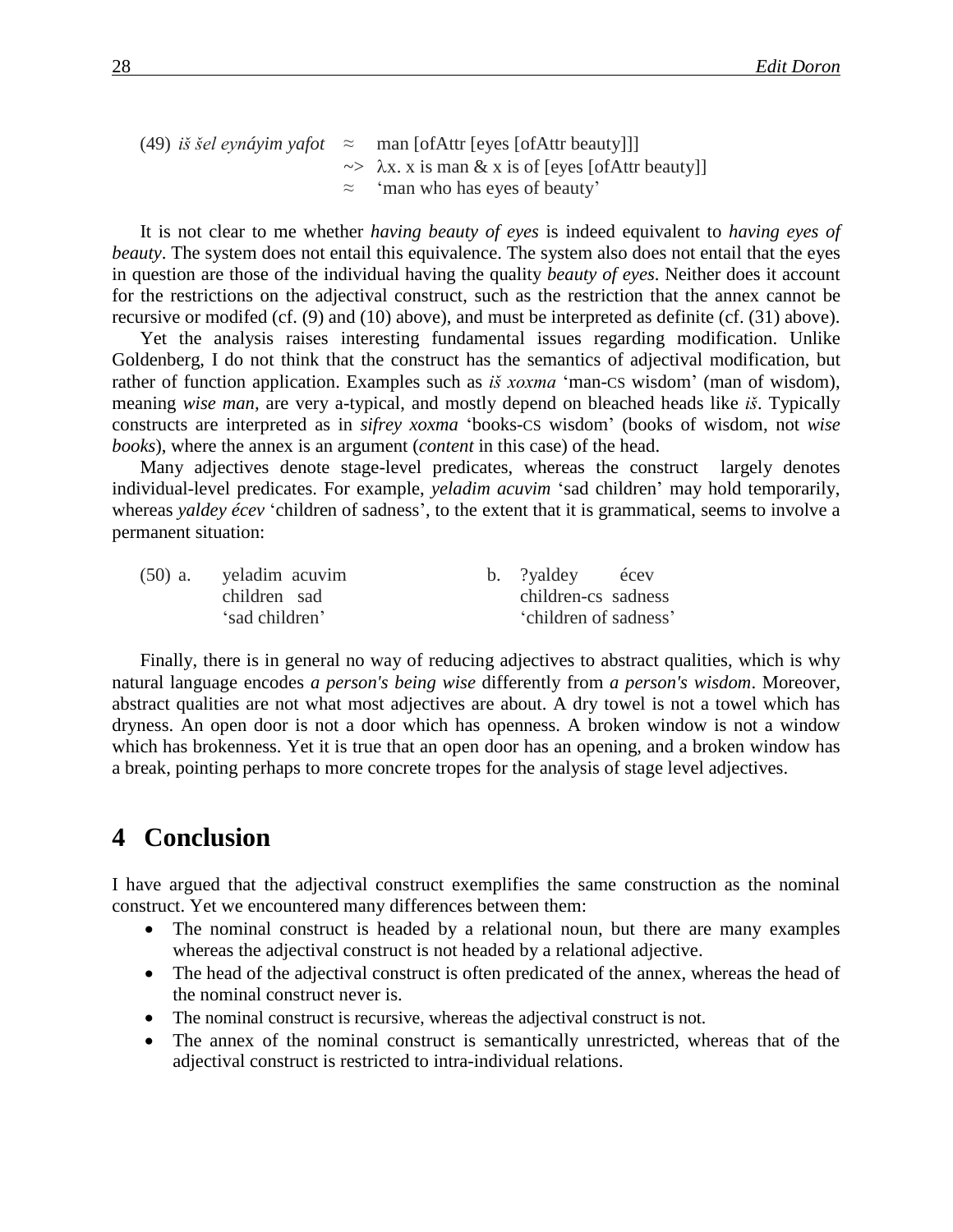• The annex of the adjectival construct is invariably definite irrespective of its state morphology, whereas the definiteness value of the annex of the nominal construct varies with its state.

These many differences have in the past discouraged a unified analysis of the adjectival and nominal construct. Instead, there have been approaches where the construct-state adjective was viewed as an ordinary attribute of the noun modified by the construct, disregarding its special state morphology. Other analyses have taken into account the construct-state morphology of the adjective, yet have not related its interpreation to the construct in general. Rather, construct-state morphology of the adjective was interpreted as the marking of a special metonymic type of modification, unrelated to the semantics of construct-state morphology of the noun.

The present analysis has shown that it is possible to view the adjectival and nominal constructs as tokens of the same construction, and nevertheless to account for the differences between them. In both cases, construct-state morphology signals the relational nature of the head that it marks, be it noun or adjective. Beyond that, there is no special interpretation of construct-state morphology. But when the head of the construct cannot be coerced to a relational interpretation, there is morphological rebracketing of the construct-state morpheme from the head to its nominal annex. Semantically, this enables the interpretation of the construct through the functional composition of the head and the relational annex.

### **Acknowledgments**

For their input to the paper, I am grateful to Elitzur Bar-Asher Siegal and Irit Meir, and to the audience of IATL 29, held at the Hebrew University of Jerusalem on October 6-7 2013. This work was supported by ISF grant 1157/10 to Edit Doron and Nora Boneh.

## **References**

Berman, Ruth A. 1978. *Modern Hebrew Structure*. Tel-Aviv: University Publishing Projects.

- Berman, Ruth A. 1988. Language knowledge and language use: Binominal constructions in Modern Hebrew. *General Linguistics* 28:261–285.
- Bliboim, Rivka. 2000. On adjectival annexion and alternative constructions in the different levels of Hebrew [in Hebrew]. *Leshonénu* 63:81–105.
- Borer, Hagit. 1984. *Parametric syntax: Case studies in Semitic and Romance languages*. Dordrecht: Foris.
- Borer, Hagit. 1988. On the morphological parallelism between compounds and constructs. In *Yearbook of Morphology 1*, ed. G. Booij and J. van Marle, 45–65. Dordrecht: Foris.
- Borer, Hagit. 1996. The construct in review. In *Studies in Afroasiatic grammar*, ed. Jacqueline Lecarme, Jean Lowenstamm, and Ur Shlonsky, 30–61. The Hague: Holland Academic Graphics.
- Borer, Hagit. 1999. Deconstructing the construct. In *Beyond principles and parameters*, ed. Kyle Johnson and Ian Roberts, 43–98. Dordrecht: Kluwer.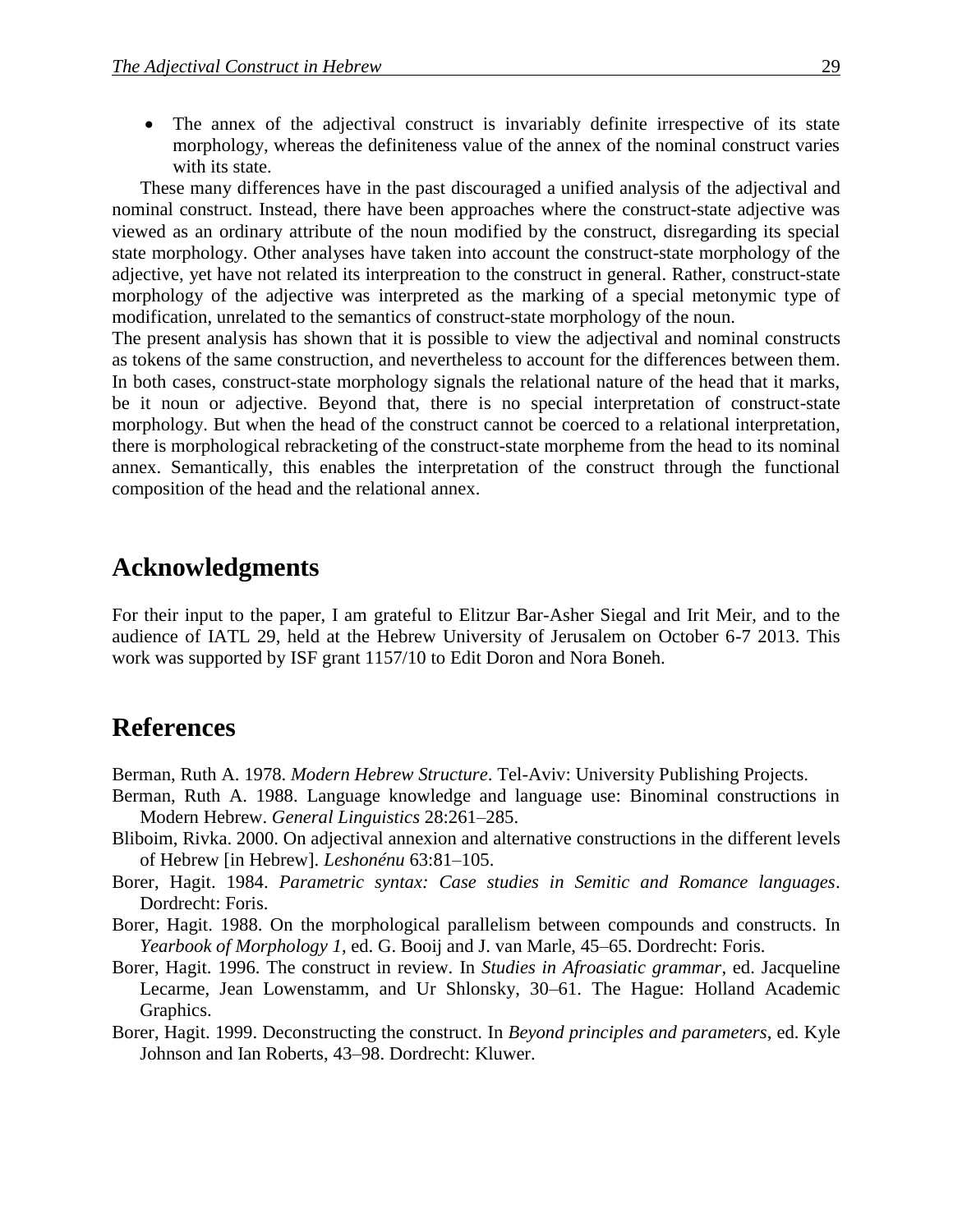- Borer, Hagit. 2009. Compounds: The view from Hebrew. In *The Oxford handbook of compounding*, ed. Rochelle Lieber and Pavol Štekauer, 491–511. Oxford: Oxford University Press.
- Coffin, Edna A. and Shmuel Bolozky. 2005. *A reference grammar of Modern Hebrew*. Cambridge: Cambridge University Press.
- Danon, Gabi. 2001. Syntactic definiteness in the grammar of Modern Hebrew. *Linguistics* 39:1071–1116.
- Danon, Gabi. 2008. Definiteness spreading in the Hebrew construct state. *Lingua* 118:872–906.
- Danon, Gabi. 2010. The definiteness feature at the syntax-semantics interface. In *Features: Perspectives on a key notion in linguistics*, ed. Anna Kibort and Greville G. Corbett, 143– 165*.* Oxford: Oxford University Press.
- Dobrovie-Sorin, Carmen. 2000. (In)definiteness spread: from Romanian genitives to Hebrew construct state nominals. In *Comparative Studies in Romanian Syntax*, ed. Virginia Motapanyane 177–226*.* Oxford: Elsevier.
- Dobrovie-Sorin, Carmen. 2003. From DPs to NPs: A bare phrase structure account of genitives. In *From NP to DP, Volume 2: The Expression of Possession in Noun Phrases*, ed. Martine Coene and Yves D'hulst, 75–120. Amsterdam: John Benjamins.
- Doron, Edit and Irit Meir. 2010. Definiteness in standard and colloquial Hebrew, talk at BAALL, University Paris 7.
- Doron, Edit and Irit Meir. 2013. Construct State: Modern Hebrew. In *The Encyclopedia of Hebrew Language and Linguistics, Vol I*, ed. G. Khan, 581–589. Leiden: Brill.
- Doron, Edit and Irit Meir. 2014. Amount definites. *Recherches Linguistiques de Vincennes* 42:139–165*.*
- Engelhardt, Miriam. 1998. *The syntax of nominalized properties*. PhD dissertation, The Hebrew University of Jerusalem.
- Engelhardt, Miriam. 2000. The projection of argument-taking nominals. *Natural Language and Linguistic Theory* 18:41–88.
- Faust, Noam. 2011. *Forme et fonction dans la morphologie nominale de l'hébreu moderne.* PhD dissertation, Université Paris Diderot.
- Gai, Amikam. 1977. *Adnominal attributes in Semitic languages*. PhD dissertation, The Hebrew University of Jerusalem. [in Hebrew]
- Glinert, Lewis. 1989. *The grammar of Modern Hebrew*. Cambridge: Cambridge University Press.
- Goldenberg, Gideon. 2002. Two types of phrase adjectivization. In *Festschrift für Otto Jastrow*, ed. Werner Arnold and Hartmut Bobzin, 193–208. Wiesbaden: Harrassowitz Verlag.
- Halevy, Rivka. 2007. iyun be herkevey to'ar aqifim uvxinat tifqudam be-ivirit shel yameynu. In *Sha'arei Lashon: Studies in Hebrew, Aramaic and Jewish Languages Presented to Moshe Bar-Asher, Vol III*, ed. A. Maman, S. Fassberg and Y. Breuer. Jerusalem: Bialik.
- Hazout, Ilan. 1991. *Verbal nouns: Theta-theoretic studies in Hebrew and Arabic*. PhD dissertation, University of Massachusetts, Amherst.
- Hazout, Ilan. 1995. Action nominalization and the Lexicalist Hypothesis. *Natural Language and Linguistic Theory* 13:355–404.
- Hazout, Ilan. 2000. Adjectival genitive constructions in Modern Hebrew. *The Linguistic Review* 17:29–52.
- Heller, Daphna. 2002. Possession as a lexical relation: Evidence from the Hebrew construct state. In *Proceedings of WCCFL 21*: *Proceedings of the 21st West Coast Conference on*